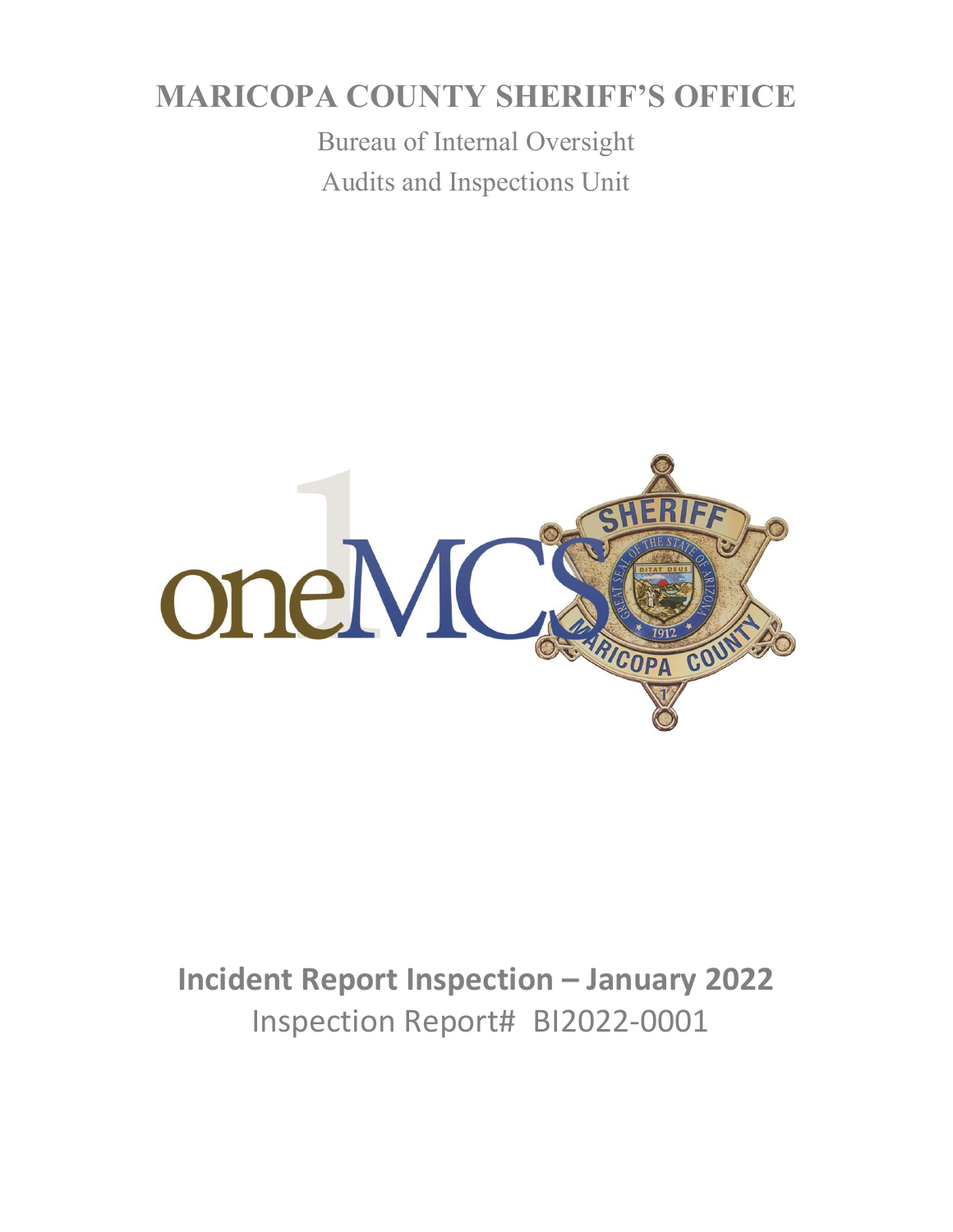#### **Background:**

The Audits and Inspections Unit (AIU) of the Bureau of Internal Oversight (BIO) will conduct inspections of In-custody and Criminal Citation Incident Reports (IR's) on a monthly basis to determine if the IR's are in compliance with Office policy. For January 2022 the Court Monitors selected 40 Incident Reports obtained from all patrol district(s)/division(s).

A random sample of 20 In-custody and 20 Criminal Citation IRs was provided to MCSO by the Monitor Team, totaling 40 for inspection. In addition to the sample of 40 reports, there were **0** immigration investigation IRs, **0** lack of identity investigations IRs, and **0** County Attorney Turndowns where the prosecutor indicated they declined prosecution due to a lack of probable cause.

The purpose of the IR inspection is to determine compliance with Office policies, Federal and State laws and to promote proper supervision. To achieve this, inspectors will review all IR's. The IR's will be uniformly inspected employing a matrix developed by the Bureau of Internal Oversight. The following procedures will be used in the matrix, which includes, but are not limited to, EA-11, CP-2, CP-8, GF-5, GE-3, GJ-35, EB-1:

#### **Matrix Procedures:**

- $\triangleright$  Verify the report was submitted prior to the end of the deputy's shift
- $\triangleright$  Verify the supervisor reviewed report within policy timelines
- $\triangleright$  Look for indicia contained in the report and/or forms that the report is not authentic or correct
- $\triangleright$  Ensure there was a proper investigation of any/all allegations concerning a crime
- $\triangleright$  Determine if there was a physical arrest/booking
- $\triangleright$  Determine if there was a citation in lieu of detention/booking (cite and release)
- $\triangleright$  Verify any applicable charges were submitted in a timely manner, not to exceed the statute of limitations
- $\triangleright$  Evaluate whether there was reasonable suspicion/probable cause for any noted searches
- $\triangleright$  Ensure the reason for any search conducted was properly documented
- $\triangleright$  Determine if the report contained all the required element(s) of the crime for each charge listed
- $\triangleright$  Ensure the report contains articulation of the legal basis for the action
- $\triangleright$  Verify the report properly articulates reasonable suspicion/probable cause
- $\triangleright$  Determine if there was reasonable suspicion/probable cause for any investigative detentions to include traffic stops and field contacts
- $\triangleright$  Determine if boilerplate and/or conclusory language was used
- $\triangleright$  Verify the information contained in the report is consistent/accurate throughout
- $\triangleright$  Look for indicia of bias-based and/or racial profiling
- $\triangleright$  Determine if the use or non-use of body-worn cameras was documented in the report
- $\triangleright$  Ensure that any/all property and/or evidence was processed and documented within MCSO policy guidelines
- $\triangleright$  Ensure all identity theft or lack of identity document reports note supervisor notification
- $\triangleright$  Ensure all immigration investigation reports document supervisor notification
- $\triangleright$  Ensure all lack of identification detention/arrest reports documented supervisor notification
	- $\triangleright$  Determine if the report was memorialized (IMF) by a supervisor in accordance with policy
		- ➢ Determine if documentation was discovered for an IMF indicating there was a command-level review of the supervisor's action within 14 days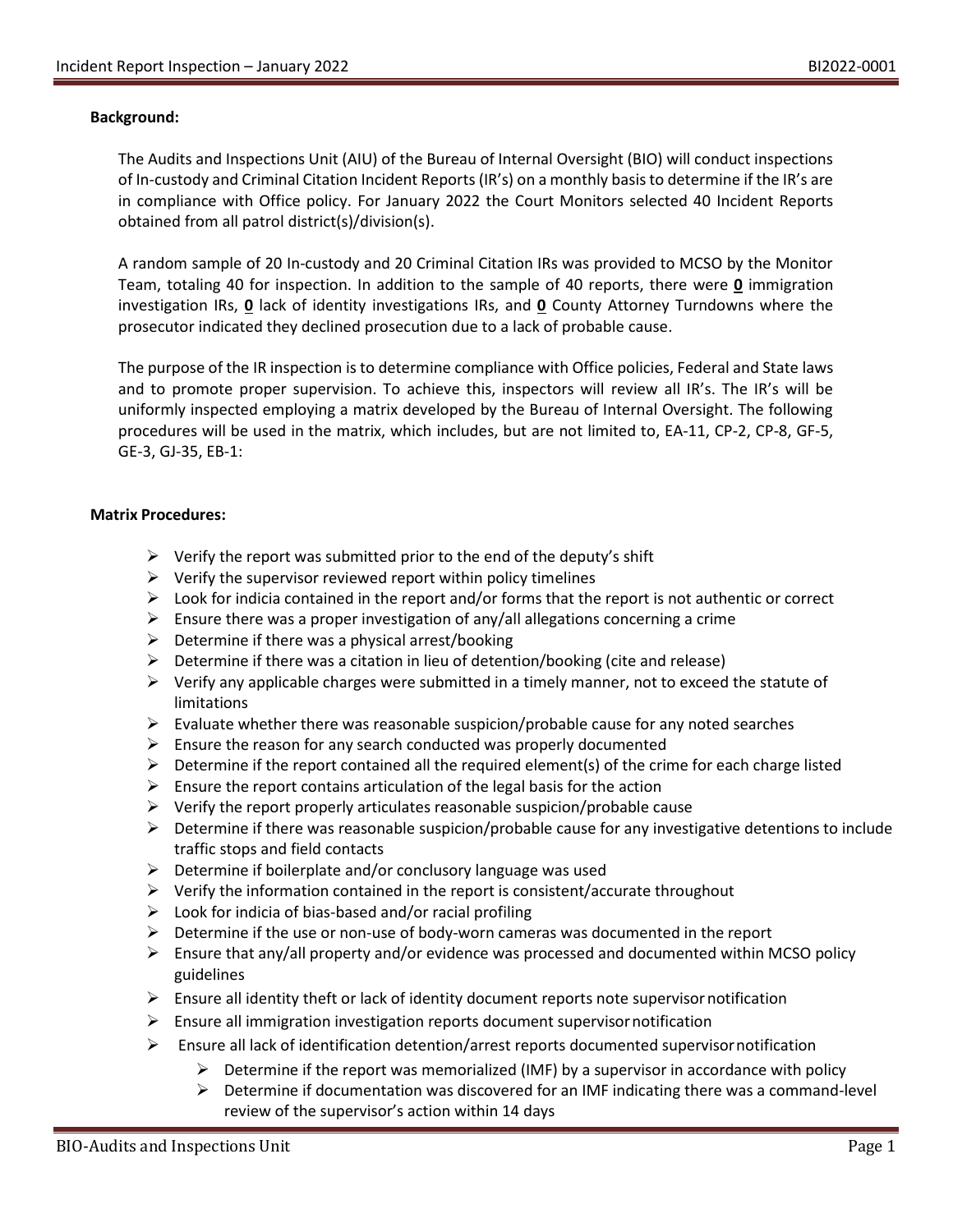- $\triangleright$  Verify suspects were provided with a Miranda Warning when required
- $\triangleright$  Evaluate whether there are any perceived violations of Constitutional Rights/Civil Liberties
- $\triangleright$  Evaluate whether there are any other perceived violations of Office Policy
- $\triangleright$  Determine if there was a need to review or correct Office policy, strategy, tactics, or training
- $\triangleright$  Each incident report inspected will be counted as one inspection

#### **Criteria:**

MCSO Policy EA-11 – Arrest Procedures: MCSO Policy CP-2 – Code of Conduct: MCSO Policy CP-8 – Preventing Racial and other Biased-Based Profiling: MCSO Policy GF-5 - Incident Report Guidelines: MCSO Policy GE-3 - Property Management and Evidence Control: MCSO Policy GJ-35 - Body-Worn Cameras: MCSO Policy EB-1 – Traffic Enforcement, Violator Contacts, and Citation Issuance

#### **Conditions:**

Of the **40** total selected reports that were inspected, the following has been concluded:

- **20** out of the **27** criteria inspected achieved 100% compliance.
- **33** of the **40** reports inspected were in compliance with the inspected criteria.
- **7** of the **40** reports accounted for all of the noted deficiencies.
- **39** of the **40** reports (or 97.5%) were submitted prior to the end of shift.
- **38** of the **40** reports (or 95%) were reviewed by a supervisor within policy timelines.
- **40** of the **40** reports (or 100%) detailed a proper investigation of any/all allegations concerning a crime.
- **40** of the **40** reports (or 100%) contained articulation of reasonable suspicion/probable cause for noted searches.
- **40** of the **40** reports (or 100%) properly documented the reason for a search being conducted.
- **38** of the **40** reports (or 95%) contained all of the elements of the crime for each charge listed.
- **40** of the **40** reports (or 100%) inspected contained the articulation of the legal basis for the action.
- **39** of the **40** reports (or 97.5%) contained articulation for reasonable suspicion/probable cause. [including Form 4]
- **40** of the **40** reports (or 100%) didn't contain boilerplate and/or conclusory language.
- **40** of the **40** reports (or 100%) contained articulation of reasonable suspicion/probable cause for investigative detentions.
- **40** of the **40** reports (or 100%) contained consistent/accurate information throughout.
- **39** of the **40** reports (or 97.5%) had any or all property and/or evidence processed and documented within MCSO policy guidelines.
- **38** of the **40** reports (or 95%) either did not require an IR memorialization or had one completed by a supervisor.
- **40** of the **40** reports (or 100%) documented that Suspects were provided a Miranda Warning when required.
- **39** of the **40** reports (or 97.5%) had no other violations of office policy.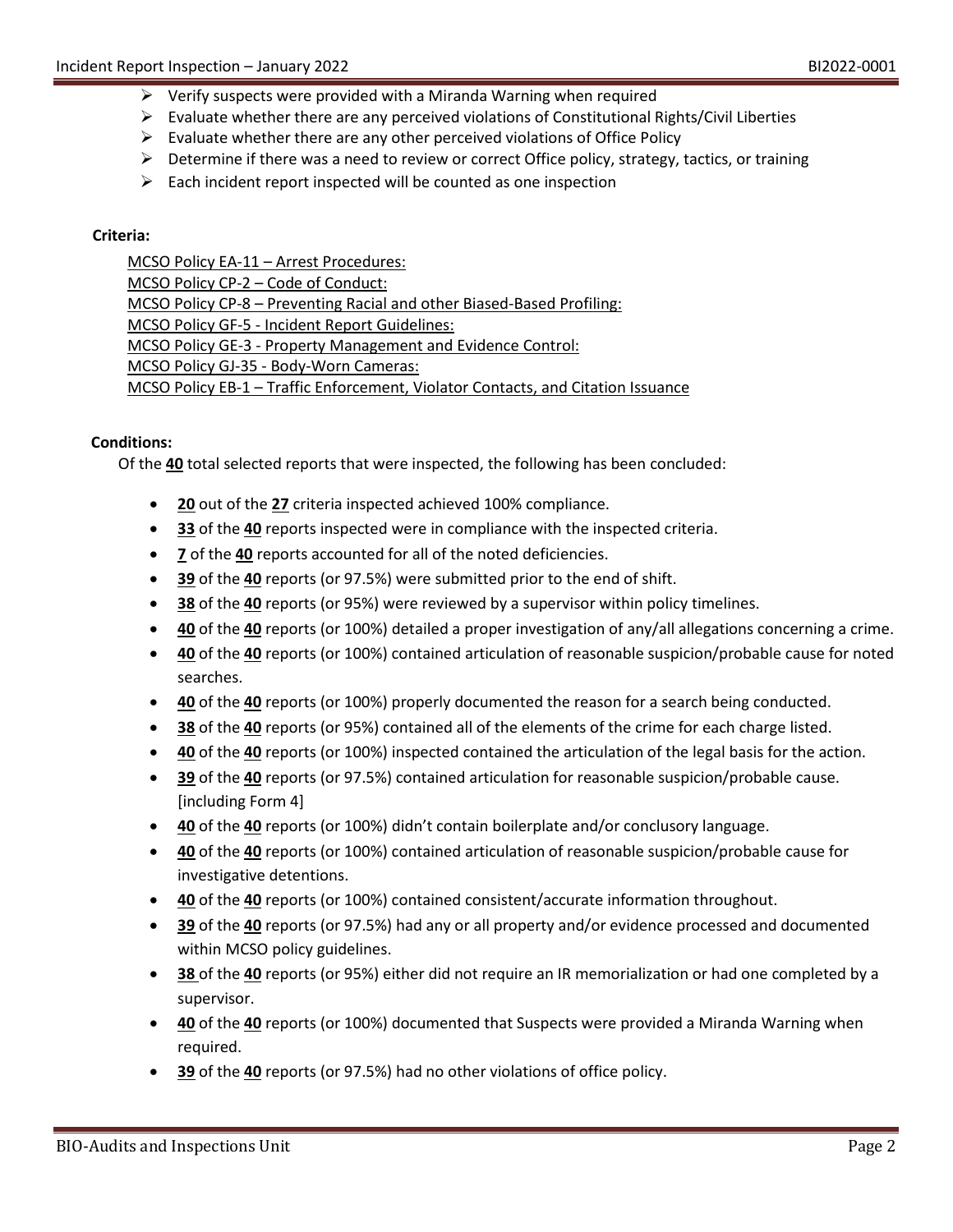The compliance rates of the sample reports utilizing the 27-inspection criterion resulted in an overall average compliance rate of **98.80%** for January of 2022, as illustrated in the graph below.



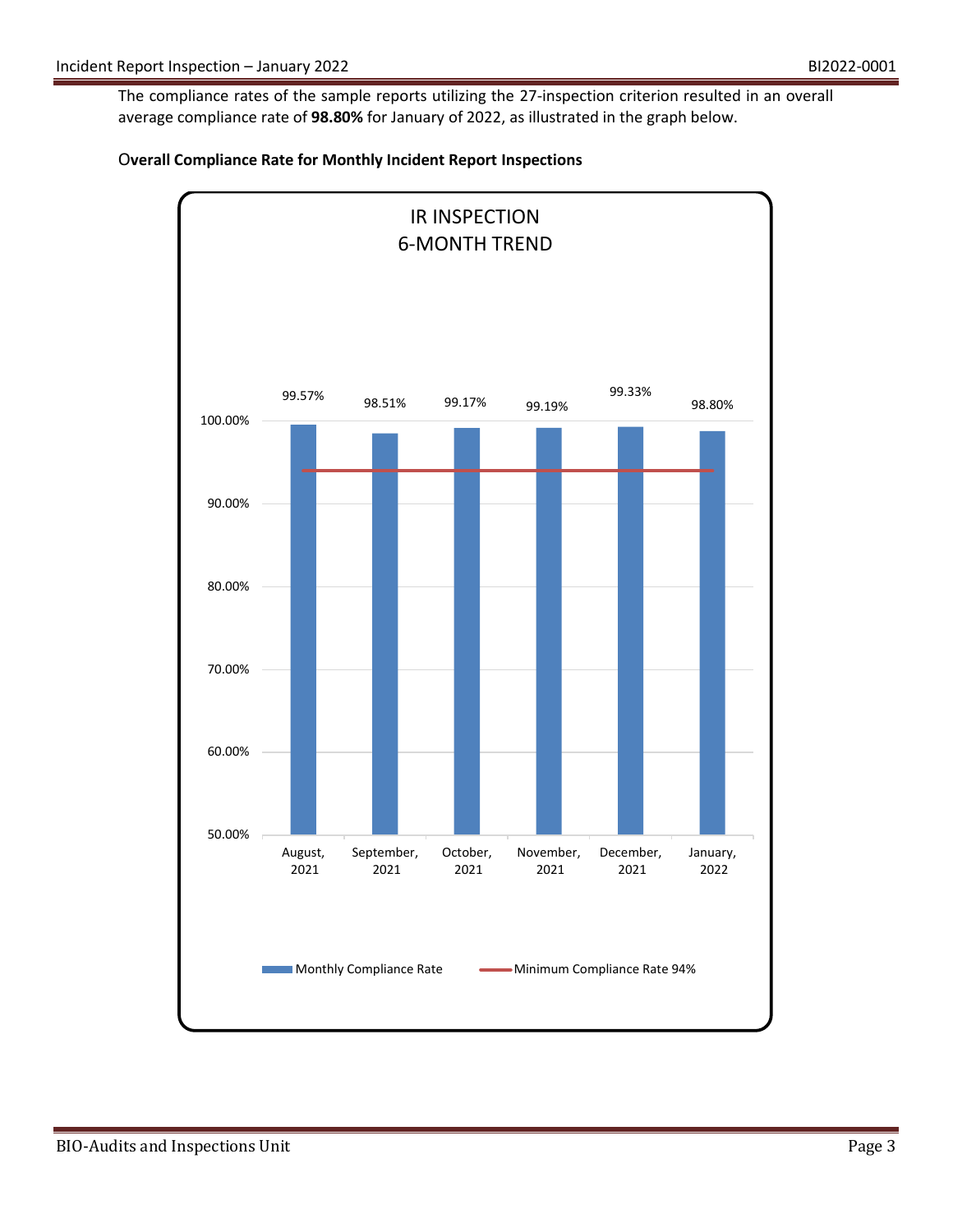**The following deficiencies were observed during the inspection period:**

## District 1 (5 BIO Action Forms):

| <b>District/Division</b>                                                                 | <b>Responsible Supervisor</b>                                                                                                                                                                                                                                                                                                                                                                                                                                                                                                                                                                                                                                                  | Date of<br>Event | IR#      | <b>Current Supervisor</b> | <b>Current Commander</b> |  |  |  |
|------------------------------------------------------------------------------------------|--------------------------------------------------------------------------------------------------------------------------------------------------------------------------------------------------------------------------------------------------------------------------------------------------------------------------------------------------------------------------------------------------------------------------------------------------------------------------------------------------------------------------------------------------------------------------------------------------------------------------------------------------------------------------------|------------------|----------|---------------------------|--------------------------|--|--|--|
| District 1                                                                               | Sergeant                                                                                                                                                                                                                                                                                                                                                                                                                                                                                                                                                                                                                                                                       | Redacted         | Redacted | Lieutenant                | Captain                  |  |  |  |
|                                                                                          | <b>Deficiency</b>                                                                                                                                                                                                                                                                                                                                                                                                                                                                                                                                                                                                                                                              |                  |          |                           |                          |  |  |  |
| 1.                                                                                       | Report not reviewed within policy timeframe (72 hours). Policy GF-5.4.A.3                                                                                                                                                                                                                                                                                                                                                                                                                                                                                                                                                                                                      |                  |          |                           |                          |  |  |  |
| <b>Inspector Notes:</b><br>$\bullet$<br>$\bullet$<br>$\bullet$<br>$\bullet$<br>$\bullet$ | Report generated on 1/21 at 0340, submitted on 1/21 at 0825 hours to above listed supervisor in TraCS.<br>Reviewed by above listed supervisor on 1/27 at 0240.<br>Per Praxis, above listed supervisor was one of the two supervisors for the shift in which IR was generated<br>and submitted.<br>Inspector did not locate documentation showing this potential deficiency was previously identified and<br>addressed, such as the completion of an Incident Report Memorialization or other applicable<br>intervention.<br>Supervisor has two (2) prior Bio Action Forms for the same deficiency in the last 12 months:<br>BAF2021-0304<br>$\circ$<br>BAF2021-0349<br>$\circ$ |                  |          |                           |                          |  |  |  |

| <b>District/Division</b>                                                                                                                                                                                                                                                                                                                                                | <b>Deputy</b>     | Date of<br>Event | IR#      | <b>Current Supervisor</b> | <b>Current Commander</b> |  |
|-------------------------------------------------------------------------------------------------------------------------------------------------------------------------------------------------------------------------------------------------------------------------------------------------------------------------------------------------------------------------|-------------------|------------------|----------|---------------------------|--------------------------|--|
| District 1                                                                                                                                                                                                                                                                                                                                                              | Deputy            | Redacted         | Redacted | Sergeant                  | Captain                  |  |
|                                                                                                                                                                                                                                                                                                                                                                         | <b>Deficiency</b> |                  |          |                           |                          |  |
| Property receipt issued to store employee instead of property owner who was arrested. Policy GE-3.3.E<br><b>Inspector Notes:</b><br>Inspector did not locate documentation showing this potential deficiency was previously identified and<br>$\bullet$<br>addressed, such as the completion of an Incident Report Memorialization or other applicable<br>intervention. |                   |                  |          |                           |                          |  |

| <b>District/Division</b>                          | <b>Deputy</b>                                                                                                                                                                                                                                                                                                                                                                                      | Date of<br>Event | IR#      | <b>Current Supervisor</b> | <b>Current Commander</b> |  |  |
|---------------------------------------------------|----------------------------------------------------------------------------------------------------------------------------------------------------------------------------------------------------------------------------------------------------------------------------------------------------------------------------------------------------------------------------------------------------|------------------|----------|---------------------------|--------------------------|--|--|
| District 1                                        | Deputy                                                                                                                                                                                                                                                                                                                                                                                             | Redacted         | Redacted | Sergeant                  | Captain                  |  |  |
|                                                   | <b>Deficiency</b>                                                                                                                                                                                                                                                                                                                                                                                  |                  |          |                           |                          |  |  |
| <b>Inspector Notes:</b><br>$\bullet$<br>$\bullet$ | Property receipt not issued for DL which was seized and sent to MVD. Policy GE-3.3.E<br>Unable to locate property receipt for DL which report indicates was sent to MVD.<br>Inspector did not locate documentation showing this potential deficiency was previously identified and<br>addressed, such as the completion of an Incident Report Memorialization or other applicable<br>intervention. |                  |          |                           |                          |  |  |

BIO-Audits and Inspections Unit Page 4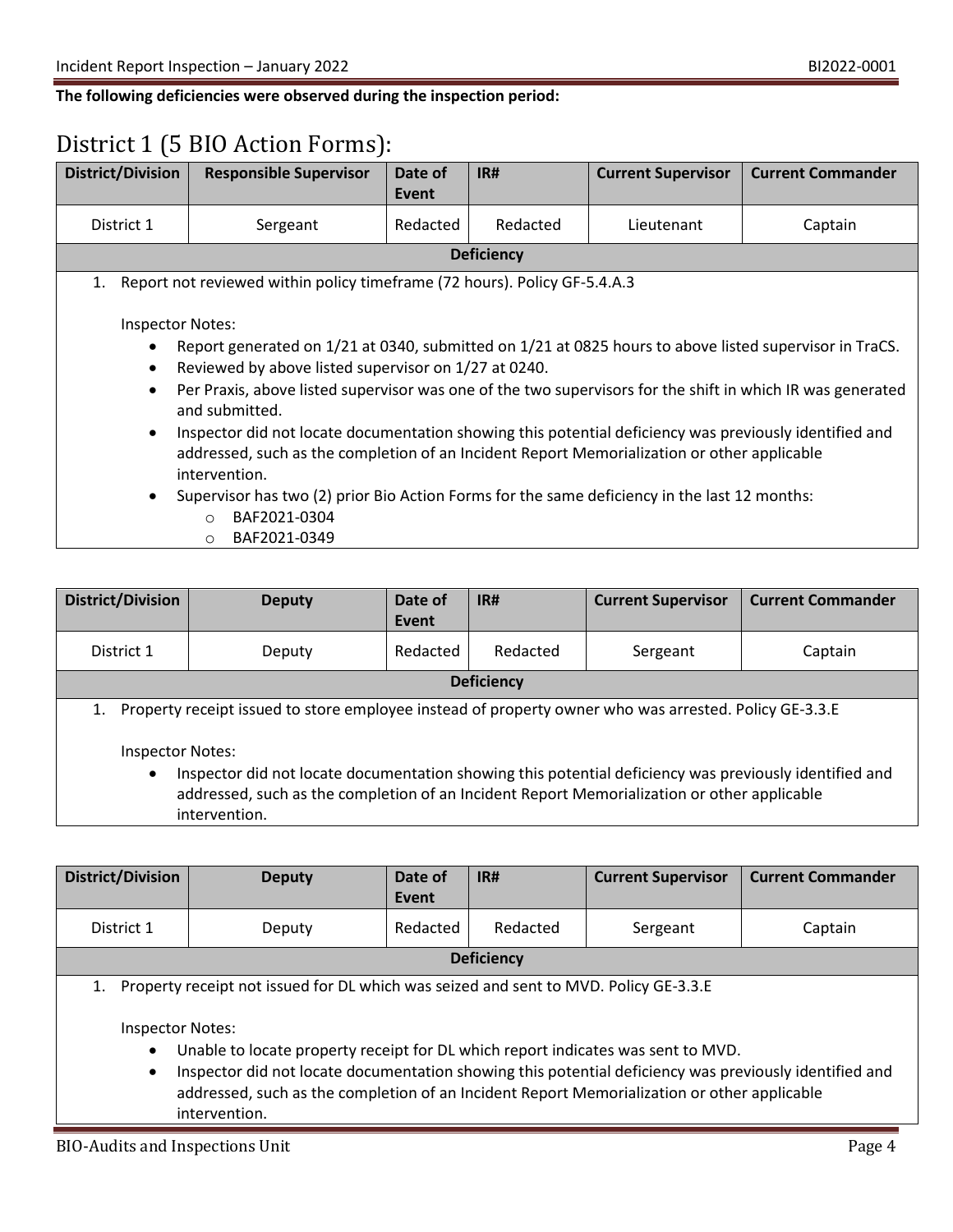| <b>District/Division</b>                                                                                                                                                                                                                                                                                                                                                                          | <b>Deputy</b>                                                                                                     | Date of<br>Event | IR#               | <b>Current Supervisor</b> | <b>Current Commander</b> |  |
|---------------------------------------------------------------------------------------------------------------------------------------------------------------------------------------------------------------------------------------------------------------------------------------------------------------------------------------------------------------------------------------------------|-------------------------------------------------------------------------------------------------------------------|------------------|-------------------|---------------------------|--------------------------|--|
| District 1                                                                                                                                                                                                                                                                                                                                                                                        | Deputy                                                                                                            | Redacted         | Redacted          | Sergeant                  | Captain                  |  |
|                                                                                                                                                                                                                                                                                                                                                                                                   |                                                                                                                   |                  | <b>Deficiency</b> |                           |                          |  |
| 1.                                                                                                                                                                                                                                                                                                                                                                                                | Report lacks articulation of probable cause for cited charges. Policies GF-5.3.B.5/EB-3.10.B                      |                  |                   |                           |                          |  |
| <b>Inspector Notes:</b><br>Report notes that no chemical tests or HGN were conducted.<br>Report articulates PC for slightest degree which was not charged.<br>Inspector did not locate documentation showing this potential deficiency was previously identified and<br>$\bullet$<br>addressed, such as the completion of an Incident Report Memorialization or other applicable<br>intervention. |                                                                                                                   |                  |                   |                           |                          |  |
| <b>District/Division</b>                                                                                                                                                                                                                                                                                                                                                                          | <b>Current Commander</b><br><b>Responsible Supervisor</b><br>Date of<br>IR#<br><b>Current Supervisor</b><br>Event |                  |                   |                           |                          |  |
| District 1                                                                                                                                                                                                                                                                                                                                                                                        | Sergeant                                                                                                          | Redacted         | Redacted          | Lieutenant                | Captain                  |  |
| <b>Deficiency</b>                                                                                                                                                                                                                                                                                                                                                                                 |                                                                                                                   |                  |                   |                           |                          |  |
| Sergeant approved report with above noted deficiency. Policy GF-5.6.C<br>1.<br><b>Inspector Notes:</b><br>Inspector did not locate documentation showing this potential deficiency was previously identified and<br>$\bullet$<br>addressed, such as the completion of an Incident Report Memorialization or other applicable<br>intervention.                                                     |                                                                                                                   |                  |                   |                           |                          |  |

## District 2 (3 BIO Action Forms):

| <b>District/Division</b>                                             | <b>Deputy</b>                                                                                                                                                                                                                                                                                                                                                                                                                                                                               | Date of<br>Event | IR#               | <b>Current Supervisor</b> | <b>Current Commander</b> |
|----------------------------------------------------------------------|---------------------------------------------------------------------------------------------------------------------------------------------------------------------------------------------------------------------------------------------------------------------------------------------------------------------------------------------------------------------------------------------------------------------------------------------------------------------------------------------|------------------|-------------------|---------------------------|--------------------------|
| District 2                                                           | Deputy                                                                                                                                                                                                                                                                                                                                                                                                                                                                                      | Redacted         | Redacted          | Sergeant                  | Captain                  |
|                                                                      |                                                                                                                                                                                                                                                                                                                                                                                                                                                                                             |                  | <b>Deficiency</b> |                           |                          |
| 1.<br><b>Inspector Notes:</b><br>$\bullet$<br>$\bullet$<br>$\bullet$ | Report missing elements of the crime. Policy GF-5.3.B.5<br>Report lacks articulation of probable cause for burglary as there is no documentation to support<br>suspect's "intent to commit any theft or felony therein"<br>Report articulates PC for trespassing.<br>Inspector did not locate documentation showing this potential deficiency was previously identified and<br>addressed, such as the completion of an Incident Report Memorialization or other applicable<br>intervention. |                  |                   |                           |                          |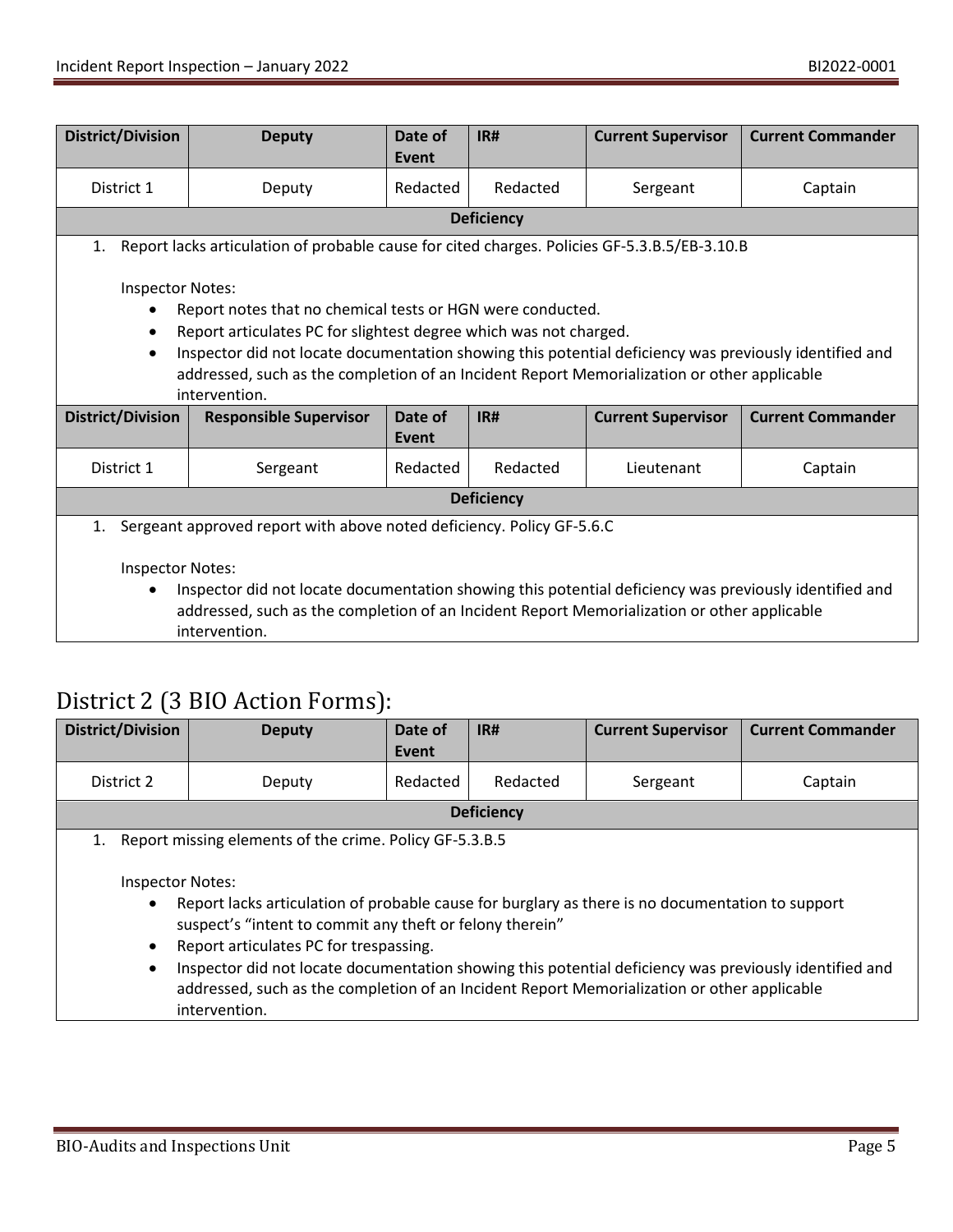| <b>District/Division</b>                                                                                                                       | <b>Responsible Supervisor</b> | Date of<br>Event | IR#      | <b>Current Supervisor</b> | <b>Current Commander</b> |
|------------------------------------------------------------------------------------------------------------------------------------------------|-------------------------------|------------------|----------|---------------------------|--------------------------|
| District 2                                                                                                                                     | Sergeant                      | Redacted         | Redacted | Lieutenant                | Captain                  |
| <b>Deficiency</b>                                                                                                                              |                               |                  |          |                           |                          |
| Sergeant approved report with above noted deficiency. Policy GF-5.6.C                                                                          |                               |                  |          |                           |                          |
| <b>Inspector Notes:</b><br>Inspector did not locate documentation showing this potential deficiency was previously identified and<br>$\bullet$ |                               |                  |          |                           |                          |

addressed, such as the completion of an Incident Report Memorialization or other applicable intervention.

| <b>District/Division</b>                                                    | <b>Responsible Supervisor</b>                                                                                                                                                                                                                                                                                                                                                                                                                                                                                            | Date of<br>Event | IR#      | <b>Current Supervisor</b> | <b>Current Commander</b> |  |
|-----------------------------------------------------------------------------|--------------------------------------------------------------------------------------------------------------------------------------------------------------------------------------------------------------------------------------------------------------------------------------------------------------------------------------------------------------------------------------------------------------------------------------------------------------------------------------------------------------------------|------------------|----------|---------------------------|--------------------------|--|
| District 2                                                                  | Sergeant                                                                                                                                                                                                                                                                                                                                                                                                                                                                                                                 | Redacted         | Redacted | Lieutenant                | Captain                  |  |
| <b>Deficiency</b>                                                           |                                                                                                                                                                                                                                                                                                                                                                                                                                                                                                                          |                  |          |                           |                          |  |
| 1.                                                                          | Report not reviewed within policy timeframe (72 hours). Policy GF-5.4.A.3                                                                                                                                                                                                                                                                                                                                                                                                                                                |                  |          |                           |                          |  |
| <b>Inspector Notes:</b><br>$\bullet$<br>$\bullet$<br>$\bullet$<br>$\bullet$ | Report generated on 1/14 at 1244, submitted on 1/14 at 1441 hours to above listed supervisor in TraCS.<br>Reviewed by above listed supervisor on 1/18 at 1442.<br>Per Praxis, above listed supervisor was one of the two supervisors for the shift in which IR was generated<br>and submitted.<br>Inspector did not locate documentation showing this potential deficiency was previously identified and<br>addressed, such as the completion of an Incident Report Memorialization or other applicable<br>intervention. |                  |          |                           |                          |  |

### District 3 (1 BIO Action Form):

| <b>District/Division</b>                                                                                                                                                                                                                                                                                                                                                                                                       | <b>Deputy</b> | Date of<br>Event | IR#               | <b>Current Supervisor</b> | <b>Current Commander</b> |
|--------------------------------------------------------------------------------------------------------------------------------------------------------------------------------------------------------------------------------------------------------------------------------------------------------------------------------------------------------------------------------------------------------------------------------|---------------|------------------|-------------------|---------------------------|--------------------------|
| District 3                                                                                                                                                                                                                                                                                                                                                                                                                     | Deputy        | Redacted         | Redacted          | Sergeant                  | Captain                  |
|                                                                                                                                                                                                                                                                                                                                                                                                                                |               |                  | <b>Deficiency</b> |                           |                          |
| Report not submitted prior to end of shift. Policy GF-5.4.A.1<br>1.<br><b>Inspector Notes:</b><br>Report generated on 1/22 at 2110 hours. Submitted on 1/24 at 0212 hours.<br>$\bullet$<br>Inspector did not locate documentation showing this potential deficiency was previously identified and<br>$\bullet$<br>addressed, such as the completion of an Incident Report Memorialization or other applicable<br>intervention. |               |                  |                   |                           |                          |